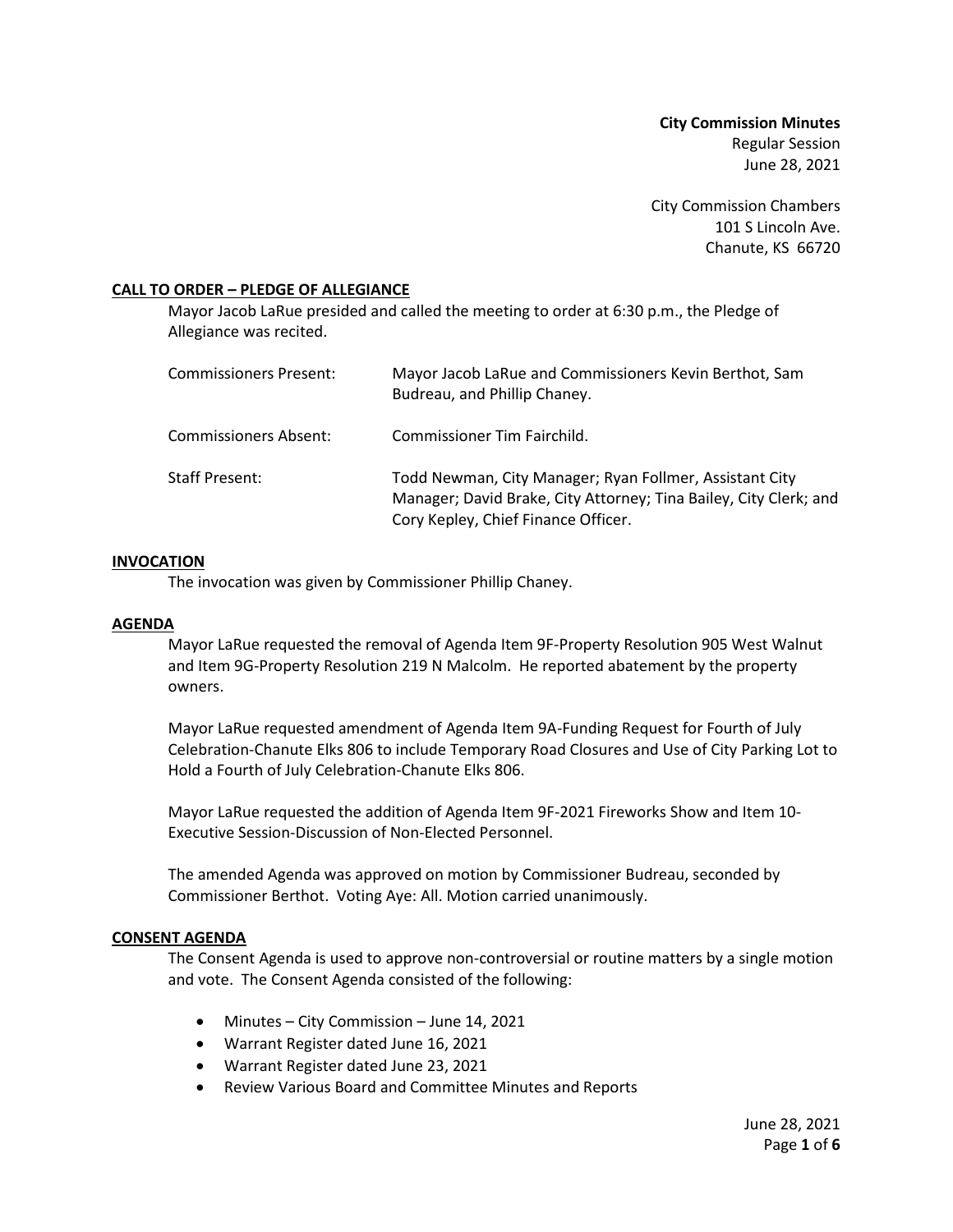- Request for Temporary Road Closure to Hold Fourth of July Celebration American Legion
- Request to Shoot Fireworks Country Place Senior Living and Memory Care

Motion made by Commissioner Berthot, seconded by Commissioner Budreau, to approve the Consent Agenda. Voting Aye: All. Motion carried unanimously.

## **PUBLIC COMMENTS**

None

# **CITY MANAGER'S REPORT**

City Manager Todd Newman gave his report on City activities and operations. Items reported on included an update on the 2021 Mill and Overlay Project, the Hike and Bike Trail Overlay Project, the Chip and Seal Project, and the July 6, 2021 Budget Work Session and City Facility Tour.

City Manager Newman will provide a list of City streets for the upcoming Chip and Seal Project to the City Commission in the Weekly Bulletin.

City Manager Newman provided information relating to a recent Property Tax Appeal that Ash Grove Cement Company filed against Neosho County and how this may impact the City of Chanute's budget.

General discussion was made. Comments were made by City Manager Newman, City Attorney David Brake, and Chief Finance Officer Cory Kepley.

City Manager Newman will provide additional information on this item to the City Commission as available.

# **OLD BUSINESS**

# **NEW LEASE AGREEMENTS WITH THE SAFARI MUSEUM AND CHANUTE PUBLIC LIBRARY**

At the April 26, 2021 City Commission Meeting, representatives of the Safari Museum and Chanute Public Library discussed the need for new lease agreements as the terms of the 1990 original agreements were no longer applicable. The Commission directed the City Attorney to prepare new lease agreements and forward them to the Safari Museum and Chanute Public Library for the lessees' input.

Attorney Kent Pringle on behalf of the Safari Museum and Chanute Public Library made some revisions to the draft lease agreements and both proposed agreements were provided to the Commission for review and consideration. The proposed lease agreements are similar and provide for joint use and management of the common areas by the two tenants.

General discussion was made. Comments were made by Chanute Library Director Kara Hale, Safari Museum Executive Director Conrad Froehlich, City Manager Todd Newman, and City Attorney David Brake.

Commission consensus was to amend Section 4, Section 5, and Section 19 as discussed and defined by City Attorney David Brake.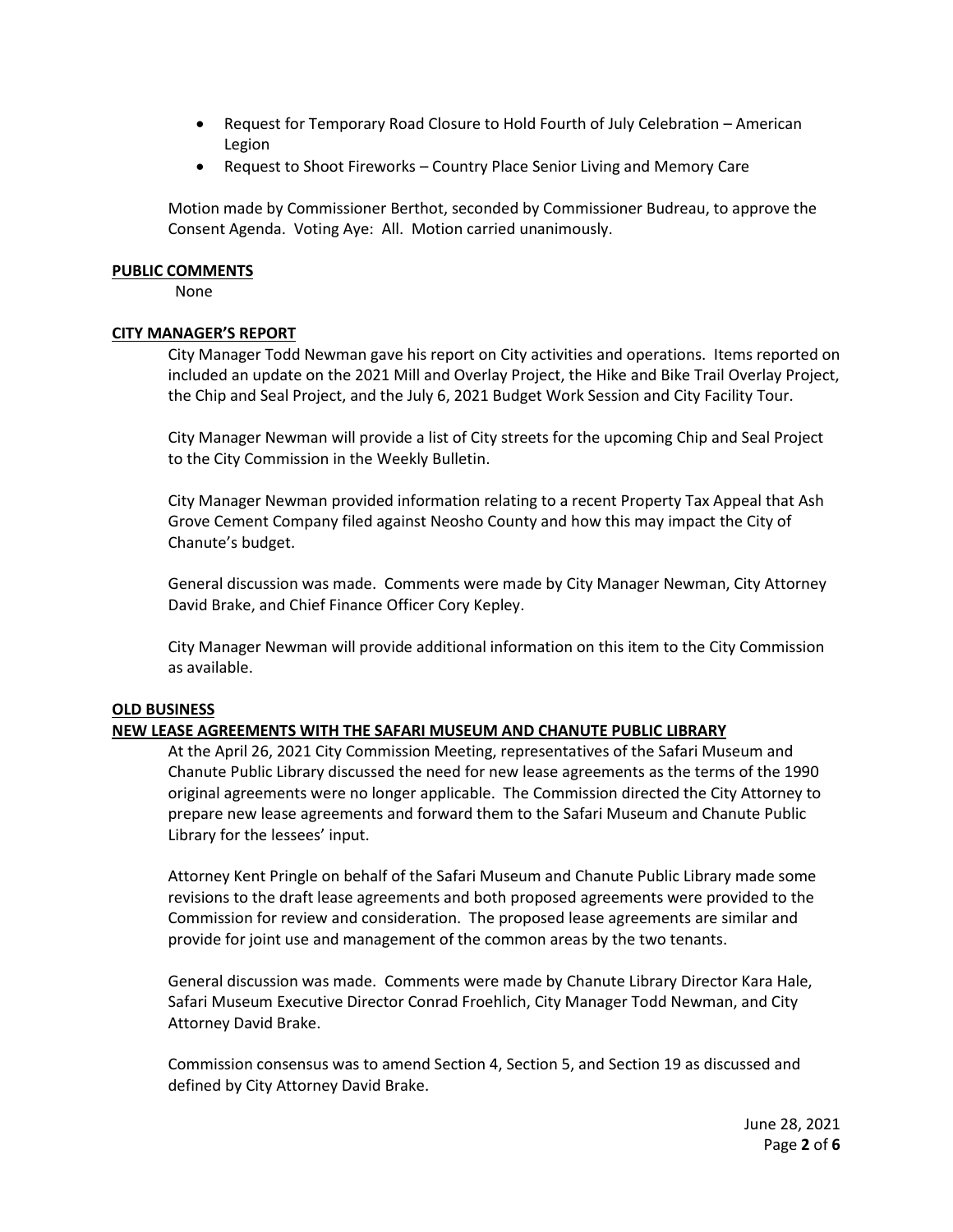Motion made by Commissioner Sam Budreau, seconded by Commissioner Berthot, to approve the new lease agreements for the Safari Museum and Chanute Public Library, contingent amendments to Section 4, 5, and 19. Voting Aye: All. Motion carried unanimously.

### **NEW BUSINESS**

# **FUNDING REQUEST FOR FOURTH OF JULY CELEBRATION & REQUEST FOR TEMPORARY ROAD CLOSURES AND USE OF CITY PARKING LOT TO HOLD FOURTH OF JULY CELEBRATION – CHANUTE ELKS 806**

The City has received a request from Clete Hudson, Chanute Elks 806 Exalted Ruler, requesting that the City Commission consider a donation of \$2,000 to help sponsor their Fourth of July Celebration. This is a community event and will be held Saturday, July 3, 2021, from 7:00 a.m. to 10:00 p.m.

The City also received a request today from Clete Hudson, Chanute Elks 806 Exalted Ruler, requesting temporary road closures and use of City parking lot to hold Fourth of July Celebration.

Chanute Elks 806 Exalted Ruler Clete Hudson and Trustee Ashley Robinson provided a brief overview of the request and the planned activities for their Fourth of July Celebration.

General discussion was made. Comments were made by Mr. Hudson, Ms. Robinson, Mr. Kenny Ornelas, and City Manager Todd Newman.

Motion made by Commissioner Budreau, seconded by Commissioner Berthot to approve Chanute Elks 806 request for the following items, contingent on proof of event insurance:

- A donation in the amount of \$2,000 upon receipt of fireworks purchase.
- Permission to temporarily block  $1<sup>st</sup>$  Street from Evergreen Avenue going east to Central Avenue on July 3, 2021 from 7:00 a.m. to 10:00 p.m.
- Permission to temporarily block Central Avenue from  $2^{nd}$  Street going north to Main Street from dusk to 10:00 p.m. during their Fireworks Display.
- Permission to use City Parking Lot and Vacant Lot.
- Permission to use City barricades, trash barrels, picnic tables, and dumpster.

Voting Aye: All. Motion carried unanimously.

# **APPOINT ONE MEMBER TO THE CHANUTE RECREATION COMMISSION BOARD**

The Chanute Recreation Commission Board has one vacancy to fill for board member Ed Rosenberger, who resigned in May. CRC advertised the vacancy and received one application from Derek Sharp.

CRC Executive Director Monica Colborn, on behalf of the CRC Board of Directors, recommends that the City Commission appoint Derek Sharp to the Chanute Recreation Commission Board. Appointee will fill the remainder of the unexpired term through January 1, 2024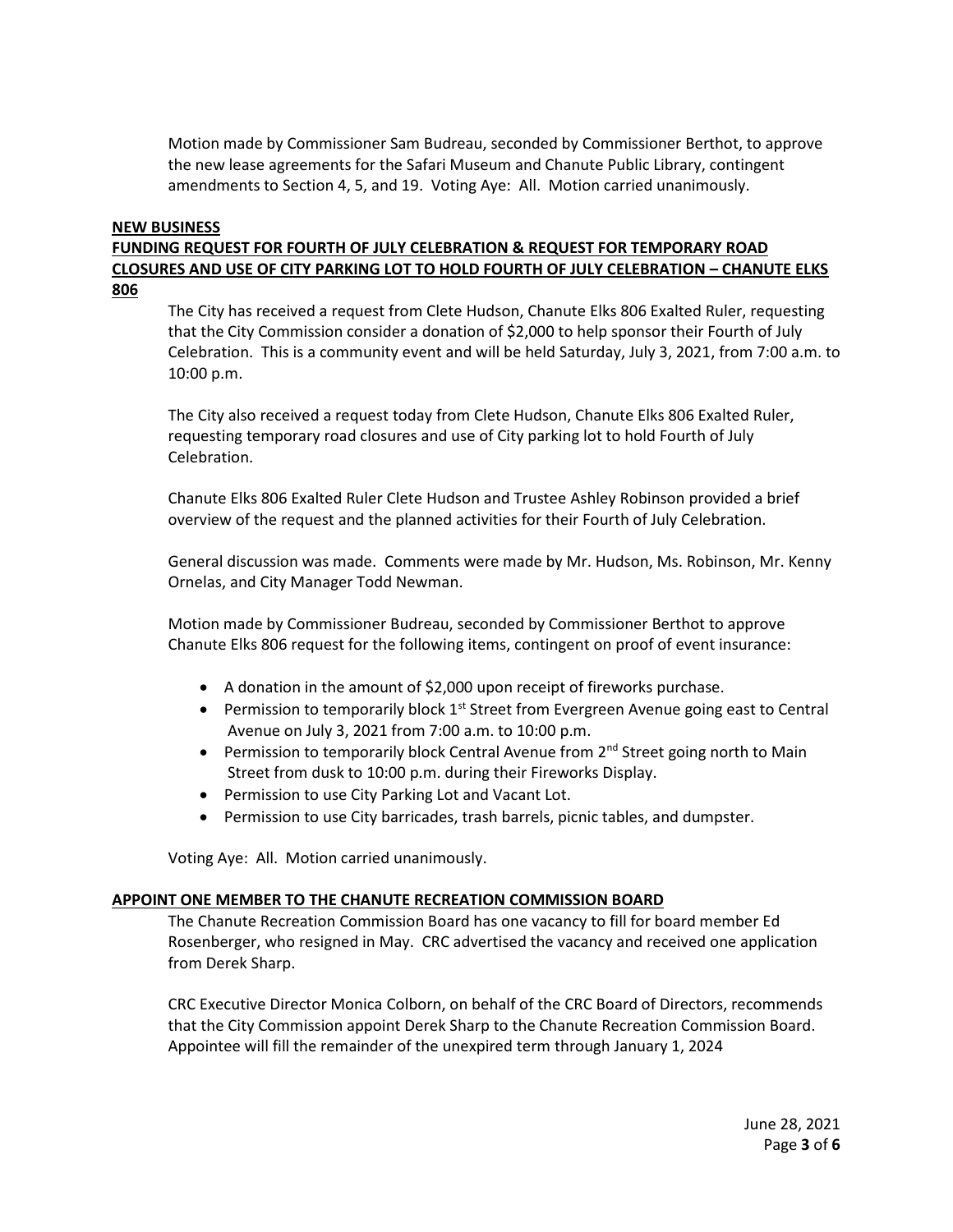Motion made by Commissioner Chaney, seconded by Commissioner Berthot, to appoint Derek Sharp to the Chanute Recreation Commission Board for the remainder of the unexpired term through January 1, 2024. Voting Aye: All. Motion carried unanimously.

## **APPLICATION FOR 2021 LICENSE TO SELL CEREAL MALT BEVERAGE**

It is the City's policy to inspect the premises of any business applying for a Cereal Malt Beverage License. The business at 2110 South Santa Fe, The Red Pepper, LLC, has applied for a Cereal Malt Beverage License.

Prior to licensing clearance by the Police Department will be made and an inspection of the premises will be made and approved by the City Building Inspector and Fire Department.

The City License fee of \$100.00 for an on-premise consumption license and the State Cereal Malt Tax of \$25 have been paid.

General discussion was made.

Motion made by Commissioner Chaney, seconded by Commissioner Budreau, to approve the application for a 2021 Cereal Malt Beverage License for The Red Pepper, LLC, contingent approval and inspection by the Police Department, City Building Inspector, and Fire Department. Voting Aye: All. Motion carried unanimously.

# **2021 FIREWORKS SHOW**

Commissioner Chaney has requested that the City Commission consider approval of funds for a 2021 Fireworks Show at Santa Fe Lake.

The 2020 Fireworks Show had been canceled due to Covid and the 2021 Fireworks Show had been canceled due to Larry Pierce moving out of town and no remaining members present on the Chanute Fireworks Committee to assume responsibility.

The City of Chanute has previously distributed money to the Chanute Firework Fund-Community Foundation through the budget process for outside agencies.

There are funds remaining in the fireworks account that could be distributed for a 2021 Fireworks Show dependent on a certified shooter, product, and open dates at Santa Fe Park.

Commissioner Chaney introduced Mr. Miller and Mr. Miller provided a brief overview of his services and cost for a 2021 Fireworks Show.

General discussion was made. Comments were made by City Manager Todd Newman.

Motion made by Commissioner Budreau, seconded by Commissioner Chaney, to approve payment in an amount not to exceed \$8,000 and contingent upon proof of liability insurance for a 2021 Fireworks Show at Santa Fe Park on Friday, July 2, 2021 with a backup date of Saturday, July 17, 2021 due to inclement weather and parking conditions at Santa Fe Park.

Voting Aye: Commissioners Berthot, Budreau, and Chaney.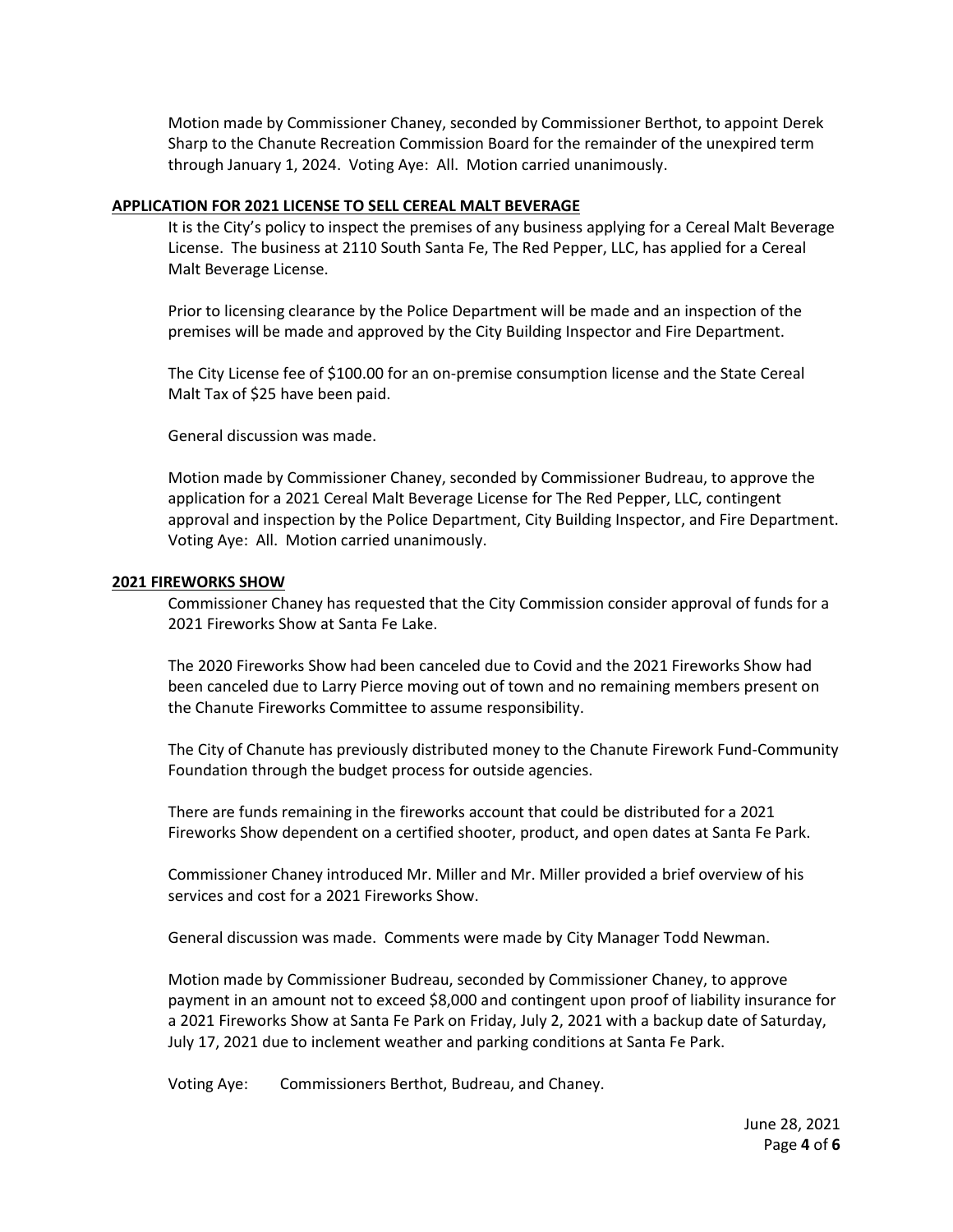Voting Nay: Mayor LaRue Motion carried.

## **PROPERTY RESOLUTION – 227 SOUTH KANSAS PROPERTY RESOLUTION – 1220 WEST MULBERRY, LOT 17**

Motion made by Commissioner Chaney, seconded by Commissioner Budreau, to adopt resolution declaring that the above properties are in violation of Chanute Municipal Codes and authorizing abatement of certain nuisances as presented. Voting Aye: All. Motion carried unanimously.

The Resolutions were assigned: No. 2021-51 and No. 2021-52

# **EXECUTIVE SESSION – DISCUSSION OF NON-ELECTED PERSONNEL**

Motion made by Commissioner Chaney, seconded by Commissioner Berthot, that the City Commission recess into executive session to discuss an individual employee's performance pursuant to the non-elected personnel matter exception, K.S.A. 75-4319(b)(1). The open meeting will resume in the City Commission Chambers at 8:20 p.m. Voting Aye: All. Motion carried unanimously.

The City Commission returned to open session at 8:20 p.m.

No action taken.

Motion made by Commissioner Chaney, seconded by Commissioner Berthot, that the City Commission recess into executive session to discuss an individual employee's performance pursuant to the non-elected personnel matter exception, K.S.A. 75-4319(b)(1). The open meeting will resume in the City Commission Chambers at 8:40 p.m. Voting Aye: All. Motion carried unanimously.

The City Commission returned to open session at 8:40 p.m.

No action taken.

Motion made by Commissioner Chaney, seconded by Commissioner Berthot, that the City Commission recess into executive session to discuss an individual employee's performance pursuant to the non-elected personnel matter exception, K.S.A. 75-4319(b)(1). The open meeting will resume in the City Commission Chambers at 8:55 p.m. Voting Aye: All. Motion carried unanimously.

The City Commission returned to open session at 8:55 p.m.

Motion made by Commissioner Chaney, seconded by Commissioner Budreau, to amend the City Manager's contract and approve an annual salary in the amount of \$135,000 for City Manager Todd Newman. Voting Aye: All. Motion carried unanimously.

### **COMMISSION COMMENTS**